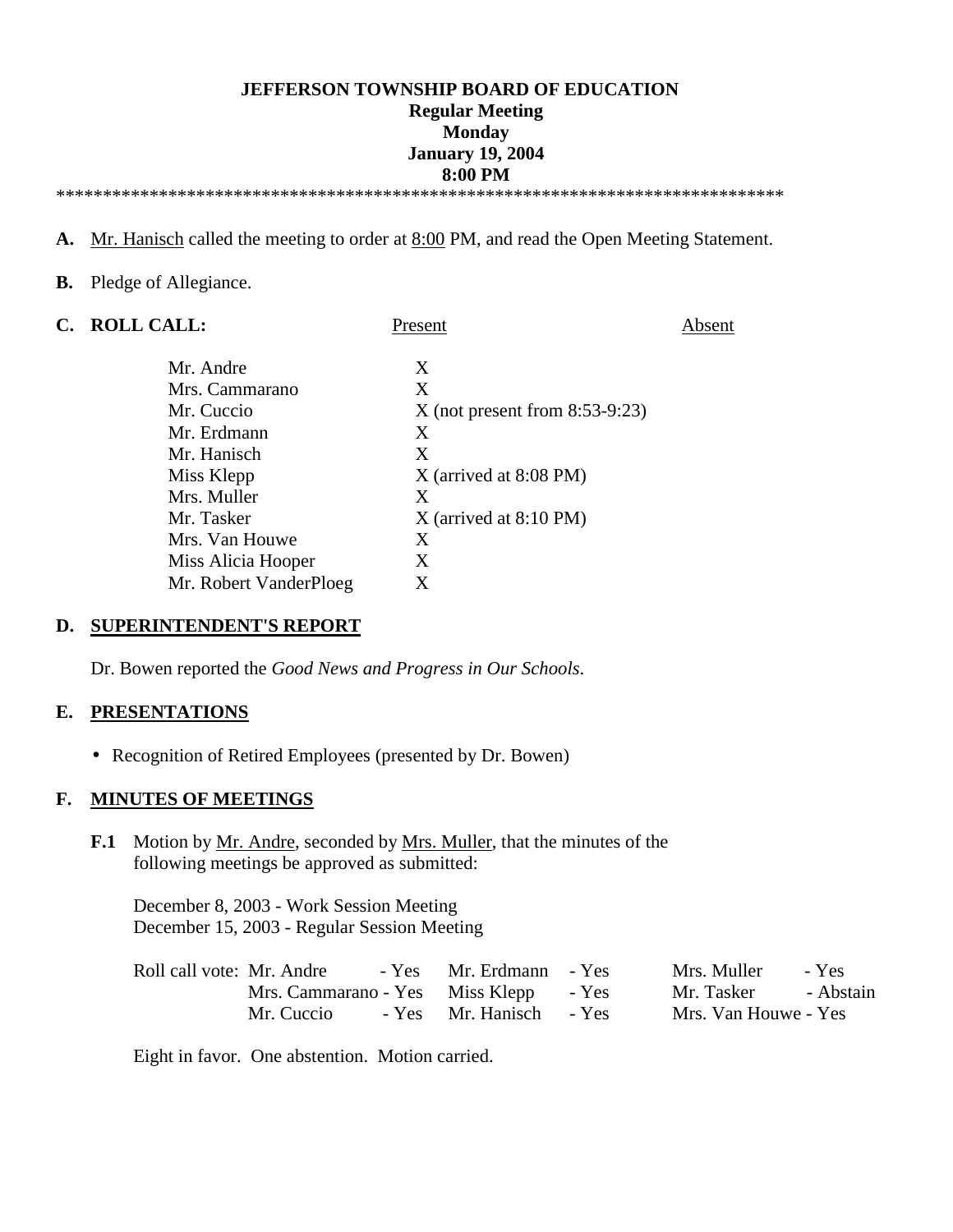Motion by Mrs. Muller, seconded by Mrs. Cammarano, to accept the recommendation of the Superintendent to approve and adopt motions G.1 through G.7 as described below:

- **G.1** Motion to approve the list of **requisitions** dated December 2003 in the amount of \$171,713.25.
- **G.2** Motion to approve the **bills list** dated December 2003 in the amount of \$3,778,059.23.
- **G.3** Motion to accept the **Treasurer and Secretary's Report** dated October 2003 and November 2003.
- **G.4** Motion to approve the **transfers** dated December 2003.
- **G.5** Motion that the Board of Education approve the **certification** by the Board Secretary, pursuant to NJAC 6A:23-2.11(c)3, that as of October 2003 and November 2003, no line item account has encumbrances and expenditures, which in total exceed the line item appropriation in violation of NJAC 6A:23-2.11(a).
- **G.6** Motion to certify, in accordance with NJAC 6A:23-2.11(c)4, that as of December 31, 2003, after review of the Board Secretary's and Treasurer's **Monthly Financial Reports** and upon consultation with the appropriate district officials, to the best of our knowledge no major account or fund has been overexpended in violation of NJAC 6A:23-2.11(b), and that sufficient funds are available to meet the district's financial obligations for the remainder of the fiscal year.
- **G.7** Motion to accept FY04 **No Child Left Behind** (NCLB) Funds, as follows:

| <b>TITLE I</b>    | \$114,100 |
|-------------------|-----------|
| TITLE II - PART A | \$67,528  |
| TITLE II – PART D | \$2,875   |
| <b>TITLE IV</b>   | \$10,135  |
| <b>TITLE V</b>    | \$14,339  |
|                   |           |

| Roll call vote: Mr. Andre |                                       | - Yes Mr. Erdmann - Yes | Mrs. Muller          | - Yes |
|---------------------------|---------------------------------------|-------------------------|----------------------|-------|
|                           | Mrs. Cammarano - Yes Miss Klepp - Yes |                         | Mr. Tasker - Yes     |       |
|                           | Mr. Cuccio - Yes Mr. Hanisch - Yes    |                         | Mrs. Van Houwe - Yes |       |

All in favor. Motion carried.

# **H**. **PERSONNEL COMMITTEE**

Motion by Mr. Tasker, seconded by Mrs. Muller, to accept the recommendation of the Superintendent to approve and adopt motions H.1 through H.3, as described below:

 **H.1** Motion to appoint and submit to the County Superintendent applications for **emergent hiring** and the applicant's attestation that he/she has not been convicted of any disqualifying crime pursuant to the provisions of N.J.S.A. 18A:6-7.1 et. Seq., N.J.S.A. 18A:39-17 et. seq., or N.J.S.A. 18A:6-4.13 et. seq. for those employees listed below: (All appointments are contingent upon receipt of proper teaching certification and all salary placements are pending receipt of college transcripts verifying degree status and letter stating years of service in other districts, \* denotes mentoring required) Appointments effective during the 2003-2004 school year.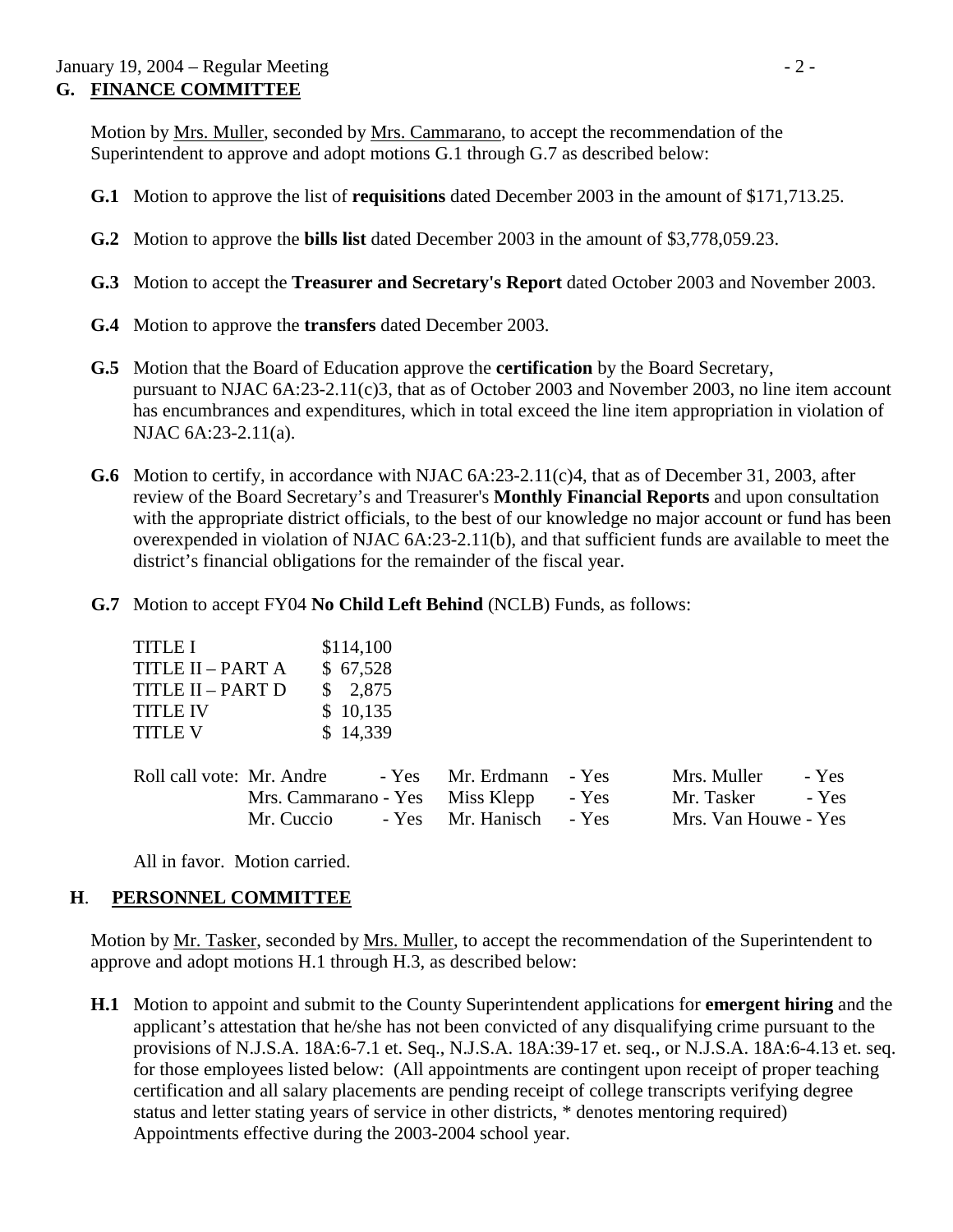#### **Personnel**

|                         | Nature of            |                                |              |                    |             | Date             | Date    |                                                                     |  |
|-------------------------|----------------------|--------------------------------|--------------|--------------------|-------------|------------------|---------|---------------------------------------------------------------------|--|
| <b>Name</b>             | <b>Action</b>        | <b>Position</b>                |              | <b>Step Salary</b> | Loc.        | <b>Effective</b> | Termin. | <b>Discussion</b>                                                   |  |
| A: Administrators       |                      |                                |              |                    |             |                  |         |                                                                     |  |
| <b>B: Instructional</b> |                      |                                |              |                    |             |                  |         |                                                                     |  |
| John Gardner            |                      | <b>Retirement UTHS English</b> |              |                    | <b>JTHS</b> | 7/1/04           | 7/1/04  | To retire 7/1/04                                                    |  |
| Daniel Meggiolaro       |                      | Retirement ETB Grade 3         |              |                    | <b>ETB</b>  | 7/1/04           | 7/1/04  | To retire 7/1/04                                                    |  |
| Marietta Cerciello      | Salarv<br>Adiustment | Kindergarten Teacher           | 17           | \$79,029.00        | Milton      | 9/1/03           | 6/30/04 | Salary adjustment as per JTEA<br>and JTBOE agreement                |  |
| Arthur Constantino      |                      | AdjustmentUTMS Grade 6         | 17           | \$85,396           | <b>JTMS</b> | 9/1/03           | 6/30/04 | Salary adjustment as per JTEA<br>and JTBOE agreement                |  |
| Deborah Dalton          | Appoint              | Long-term Substitute           | 1            | \$187.44           | Drummond    | 1/12/04          | 3/15/04 | Replacement for K. Duda                                             |  |
| C: Non-Instructional    |                      |                                |              |                    |             |                  |         |                                                                     |  |
| Frances Halczli         | Leave of<br>Absence  | <b>PSD Aide</b>                |              |                    | Milton      | 1/12/04          |         | Jnpaid leave to care for a family<br>Member for approximately 8 wks |  |
| William Wager           | Appoint              | <b>Bus Driver</b>              | $\mathbf{1}$ | \$14.66 pr hr      | Transp      | 1/8/04           | 6/30/04 | Auxiliary Bus Driver w/benefits                                     |  |
| June Wilson             | Appoint              | <b>Asst to Transp Coord</b>    |              | $\sqrt{$37,000}$   | Transp      | 1/20/04          | 6/30/04 | Replacement for Liz Nick                                            |  |
| Rait Selimi             | Appoint              | Custodian                      | 1            | \$13.62 pr hr      | <b>JTHS</b> | 1/20/04          | 6/30/04 | <b>New Position</b>                                                 |  |
| Clark Bagnall           | Appoint              | Custodian                      | 1            | \$13.62 pr hr      | <b>JTHS</b> | 1/20/04          | 6/30/04 | <b>New Position</b>                                                 |  |
| D: Substitutes/Other    |                      |                                |              |                    |             |                  |         |                                                                     |  |
| <b>Brian Becker</b>     | Appoint              | Substitute                     |              | \$80 pr diem       |             | 2003/04          |         | Substitute teachers to begin upon<br>completion of paperwork        |  |
| Linda Kennelly          | Appoint              | Substitute                     |              | \$80 pr diem       |             | 2003/04          |         | Substitute teachers to begin upon<br>completion of paperwork        |  |
| Raymond F. Bednar       | Appoint              | Substitute                     |              | \$80 pr diem       |             | 2003/04          |         | Substitute teacher to begin upon<br>completion of paperwork         |  |
| Valle Hansen            | Appoint              | Substitute                     |              | \$80 pr diem       |             | 2003/04          |         | Substitute teacher to begin upon<br>completion of paperwork         |  |
| E. Extra Duty Pay       |                      |                                |              |                    |             |                  |         |                                                                     |  |
| Patricia Szuszkowski    | Appoint              | <b>ABA</b> training            |              | \$40 pr hr         | Milton      | 2003/04          |         | 8 hrs of ABA training for PSD child                                 |  |

**H.2** Motion to approve placement of student teachers as indicated below:

 Michele Ann Schiumo – Ellen T. Briggs School – January 21, 2004 to May 6, 2004 Deborah Shick – Stanlick School – January 20, 2004 to April 30, 2004 Tara Maher – JTHS – January 21, 2004 to May 6, 2004 Jaime Westerfield – Stanlick School – January 20, 2004 to April 30, 2004 Jor Toriello – Stanlick School – January 21, 2004 to May 6, 2004

**H.3** Motion to approve the appointment of Arthur Saliceti as a Human Resources Consultant, on an as needed basis, effective December 1, 2003 through June 30, 2004 at a rate of \$450 per diem. Contract subject to Board Attorney review.

| Roll call vote: Mr. Andre             | - Yes Mr. Erdmann - Yes | Mrs. Muller<br>- Yes |
|---------------------------------------|-------------------------|----------------------|
| Mrs. Cammarano - Yes Miss Klepp - Yes |                         | Mr. Tasker<br>- Yes  |
| Mr. Cuccio                            | - Yes Mr. Hanisch - Yes | Mrs. Van Houwe - Yes |

All in favor. Motion carried.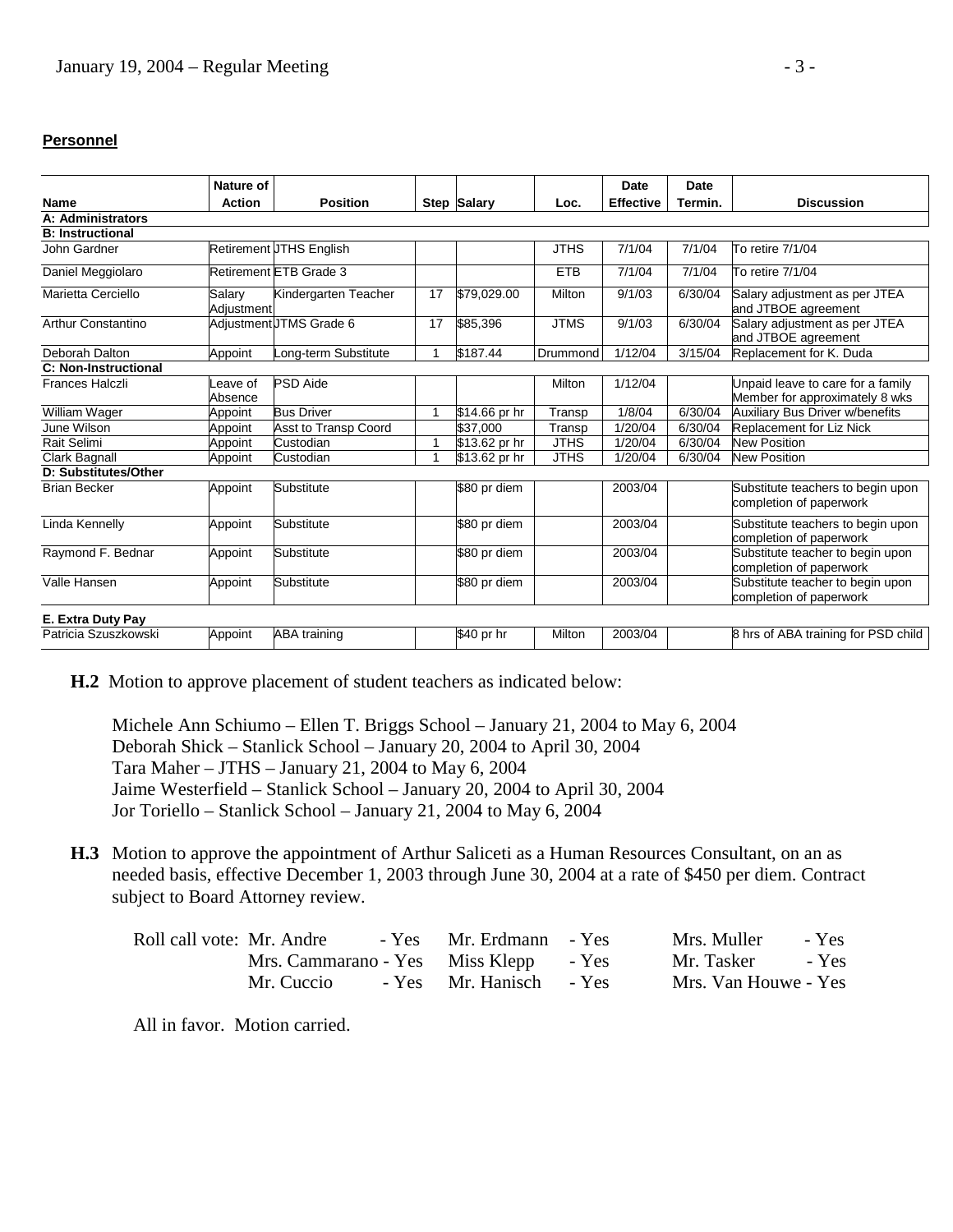# **I. EDUCATION COMMITTEE**

Motion by Mrs. Muller, seconded by Mr. Tasker, to accept the recommendation of the Superintendent to approve and adopt motions I.1 through I.6 as described below:

The following overnight field trips, subject to district standards related to national security alerts:

- **I.1** Motion to approve **Grade 7 Gifted & Talented Trip** May 20, 21, & 22, 2004 to New England, as related to interdisciplinary Science curriculum. (presented to Education Committee 12/15/03)
- **I.2** Motion to approve **Grade 8 Gifted & Talented Trip** April 21, 22 & 23, 2004 to Boston, as related to interdisciplinary History curriculum. (presented to Education Committee 12/15/03)
- **I.3** Motion to approve **High School Chamber Choir Trip** May 28, 29 & 30, 2004 to Newport, Rhode Island. (presented to Education Committee on 1/15/04)
- **I.4** Motion to approve **High School High Tech Music Trip** February 19, 20 & 21, 2004 to participate in New Jersey Music Educators Annual Program to be held in New Brunswick, NJ. (presented to Education Committee on 1/15/04)
- **I.5** Motion for adoption of Jefferson Township Comprehensive Guidance and Counseling Program and K-12 Guidance Curriculum. (presented to Education Committee on 1/15/04) (copy available for review)
- **I.6** Motion to accept a tuition student from Hardyston school district to attend MD class at JTMS at a tuition rate of \$14,853 (10 months), plus cost for related services, prorated for period from 1/12/04 through 6/9/04.

| Roll call vote: Mr. Andre             | - Yes Mr. Erdmann - Yes | Mrs. Muller - Yes    |  |
|---------------------------------------|-------------------------|----------------------|--|
| Mrs. Cammarano - Yes Miss Klepp - Yes |                         | Mr. Tasker - Yes     |  |
| Mr. Cuccio                            | - Yes Mr. Hanisch - Yes | Mrs. Van Houwe - Yes |  |

All in favor. Motion carried.

 **I.7** Mrs. Muller noted the **enrollment** as of 12/31/03:

|                         | $Jun-03$ | <b>Dec 02</b> | Dec 03 |
|-------------------------|----------|---------------|--------|
| R. F. Drummond          | 100      | 102           | 98     |
| Milton                  | 181      | 175           | 210    |
| Cozy Lake               | 314      | 322           | 277    |
| <b>Stanlick</b>         | 260      | 258           | 263    |
| E.T. Briggs             | 398      | 392           | 375    |
| White Rock              | 484      | 479           | 453    |
| <b>Total Elementary</b> | 1,737    | 1,728         | 1,676  |
| <b>JTMS</b>             | 870      | 861           | 887    |
| <b>JTHS</b>             | 952      | 958           | 997    |
| <b>GRAND TOTAL</b>      | 3,559    | 3,547         | 3,560  |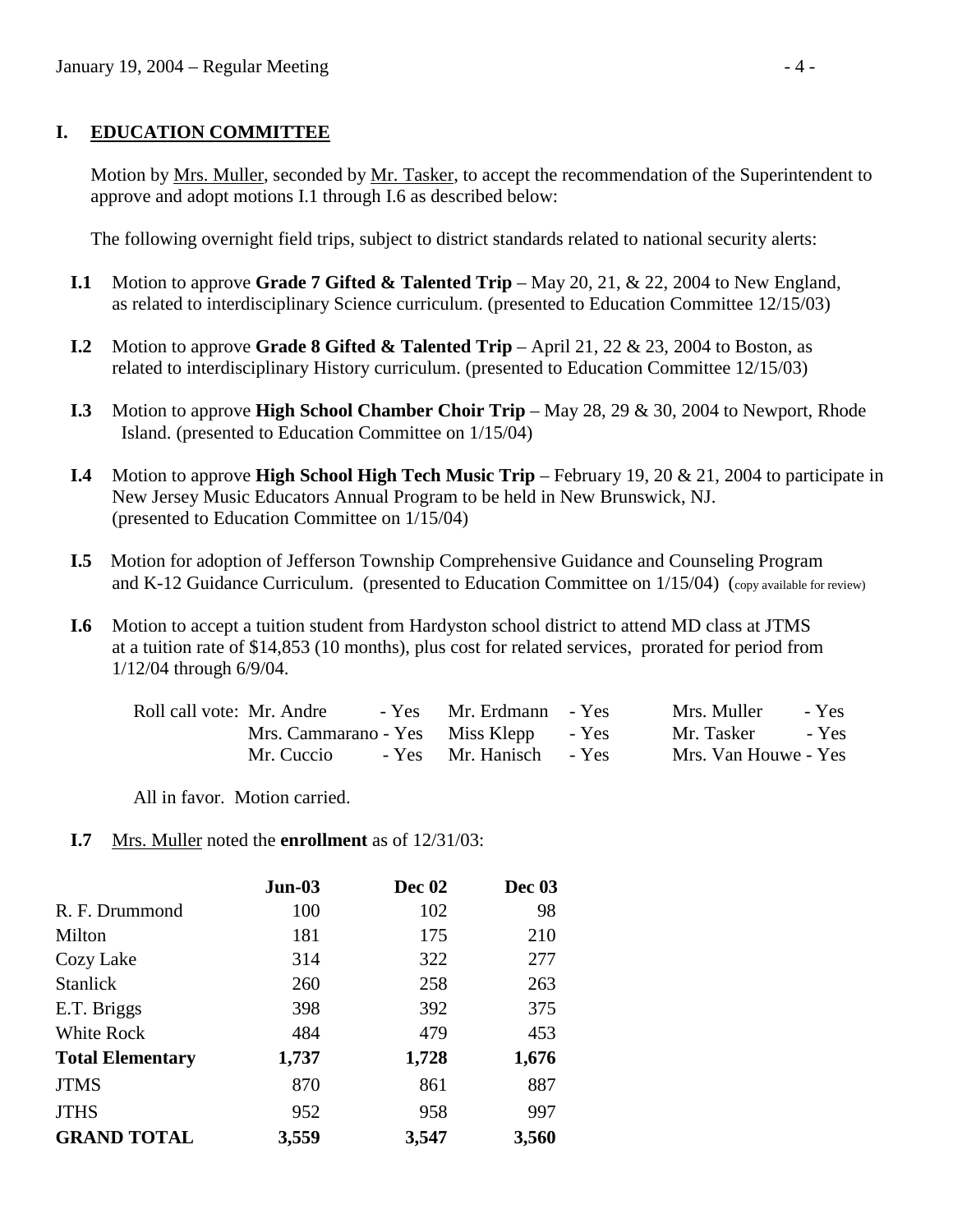| Tuition students received |    |    |  |
|---------------------------|----|----|--|
| Out of district placement | 58 | 58 |  |

## **J. POLICY COMMITTEE**

Motion by Miss Klepp, seconded by Mrs. Cammarano, to accept the recommendation of the Superintendent to approve and adopt motion J.1, as described below:

**J.1** Motion to accept the recommendation of the Superintendent to approve the **first reading** of the following:

| Number  | Title                                                |  |
|---------|------------------------------------------------------|--|
| 0142    | Board Member Qualifications and Code of Ethics       |  |
| 0168    | <b>Recording Board Minutes</b>                       |  |
| 2270    | Religion in the Schools                              |  |
| 2431    | <b>Athletic Competition</b>                          |  |
| 3160    | <b>Physical Examination (Teaching Staff Members)</b> |  |
| 3233    | <b>Political Activities (Teaching Staff Members)</b> |  |
| 4160    | <b>Physical Examination (Support Staff)</b>          |  |
| 4233    | Political Activities (Support Staff)                 |  |
| 5460    | <b>High School Graduation</b>                        |  |
| 5512.01 | Harassment, Intimidation and Bullying                |  |
| 5600    | <b>Pupil Discipline</b>                              |  |
| 5841    | <b>Secret Societies</b>                              |  |
| 5842    | Equal Access of Pupil Organizations                  |  |
| 7434    | <b>Smoking On School Premises</b>                    |  |
| 8630    | <b>Bus Driver Responsibility</b>                     |  |
| 8810    | Religious Holidays                                   |  |
| 9700    | <b>Special Interest Groups</b>                       |  |

| Roll call vote: Mr. Andre - Yes Mr. Erdmann - Yes |  | Mrs. Muller - Yes    |  |
|---------------------------------------------------|--|----------------------|--|
| Mrs. Cammarano - Yes Miss Klepp - Yes             |  | Mr. Tasker - Yes     |  |
| Mr. Cuccio - Yes Mr. Hanisch - Yes                |  | Mrs. Van Houwe - Yes |  |

All in favor. Motion carried.

#### **K. BUILDING NEEDS COMMITTEE**

Motion by Mr. Tasker, seconded by Mrs. VanHouwe, to accept the recommendation of the Superintendent to approve and adopt motions K.1 through K.7, as described below:

**K.1** Motion to approve the following **change orders** for the HS/MS construction project:

| Contract #      | Change Order # | Contractor | Amount      |                     |
|-----------------|----------------|------------|-------------|---------------------|
| Base Bid and    |                | A. Pflugh  | $$ -16,000$ | Revision: *credit   |
| Alt's H $1 & 2$ |                |            |             | amount for elimina- |
|                 |                |            |             | tion of make-up air |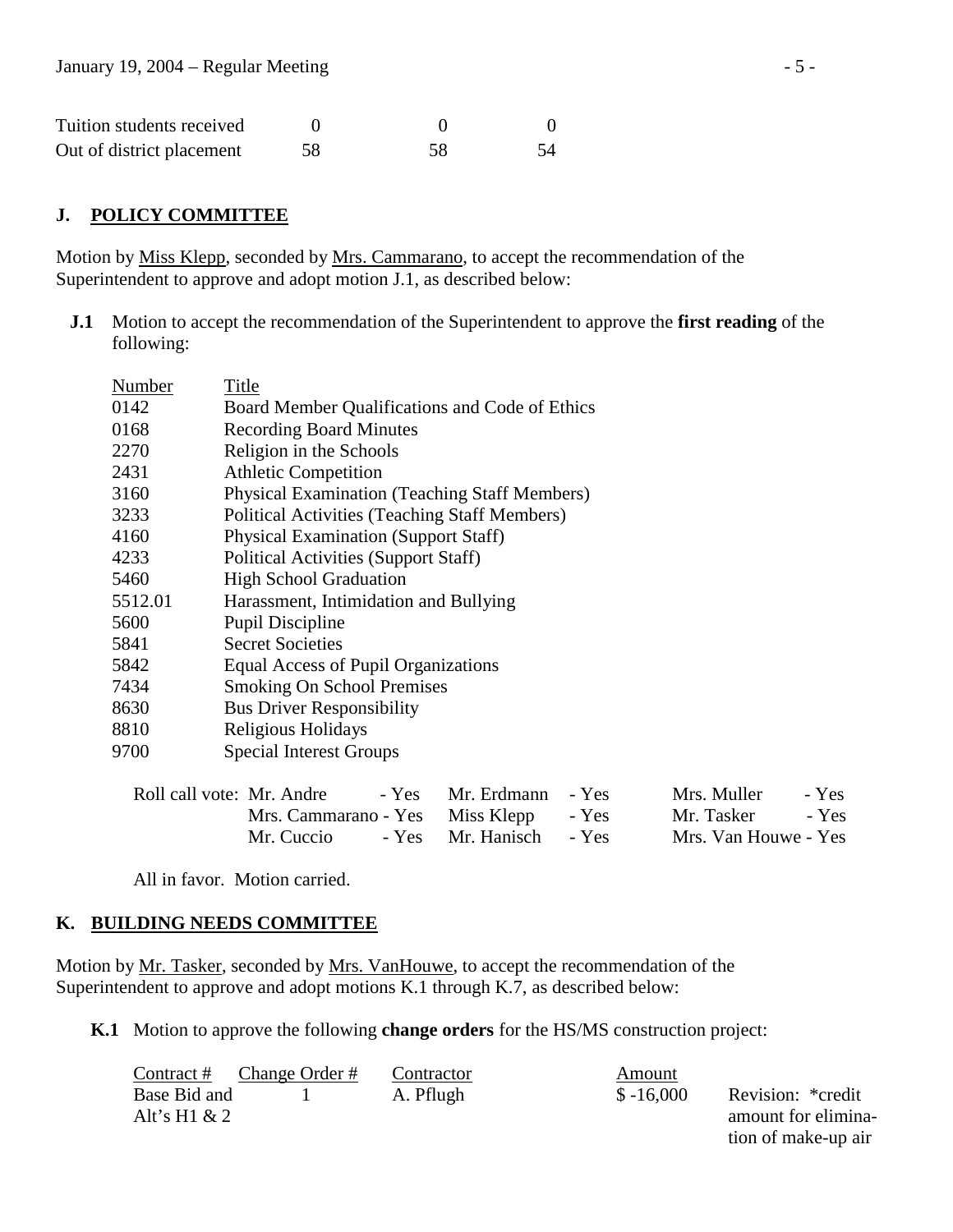#### unit #3

|                | Base Bid and<br>Alt's H $1 & 2$                                 | $\overline{2}$ | A. Pflugh                             | \$2,243.76        | Repair of 2 existing<br>water lines                          |
|----------------|-----------------------------------------------------------------|----------------|---------------------------------------|-------------------|--------------------------------------------------------------|
| K.1 continued: |                                                                 |                |                                       |                   |                                                              |
|                | Contract#<br>Base Bid and<br>Alt's GC1, 2, 3,<br>$4, 5, 6 \& 8$ | Change Order # | Contractor<br><b>TAK Construction</b> | Amount<br>\$6,664 | <b>Block J contaminated</b><br>soil excavation back-<br>fill |
|                | Base Bid and<br>Alt's GC1, 2, 3,<br>4, 5, 6 & 8                 | 8              | <b>TAK Construction</b>               | \$1,536           | Changes to outlet<br>control structure                       |
|                | Base Bid and<br>Alt's GC1, 2, 3,<br>4, 5, 6 & 8                 | 6              | <b>TAK Construction</b>               | \$20,000          | Winterization $-$ not to<br>exceed                           |
|                | Base Bid and<br>Alt P1                                          | 1              | <b>Brooks Mechanical</b>              | \$7,883           | Hook-up of propane<br>piping for existing<br>classrooms      |

- **K.2** Motion to approve the appointment of **Hatch Mott MacDonald**, Consulting Engineers of Record, effective November 1, 2003, in accordance with Agreement for Professional Engineering Services, as reviewed by Board Attorney. *(Copy available for review)*
- **K.3** Motion to approve the appointment of **Hatch Mott MacDonald** as project manager to design the Cozy Lake School Pumping Station and Force Main and Sewer Treatment Plant decommissioning at a cost of \$39,500.
- **K.4** Motion to approve the submittal to the Department of Education, a School Facilities Project Application to determine whether this project, the decommissioning of the Cozy Lake Sewer Treatment Plant and hook into municipal services, is eligible for the state share of CEIFA funding. The Administrative Consent Order dated June 2, 2003, to revise the effluent limitation for the Cozy Lake Sewage Treatment Plant, was approved at the July 21, 2003 board meeting.
- **K.5** Motion to accept and award the bid for Asbestos Removal at the High School, Stanlick and White Rock Schools to Four Strong Builders, Inc., in the amount of \$23,000.00, as recommended by the district's asbestos management company, Environmental Remediation & Management, Inc. Bid breakdown sheet attached.
- **K.6** Motion to approve providing Shelter Services and participation in the Jefferson Township Shelter, Reception and Care Emergency Operations Plan. *(Copy available for review)*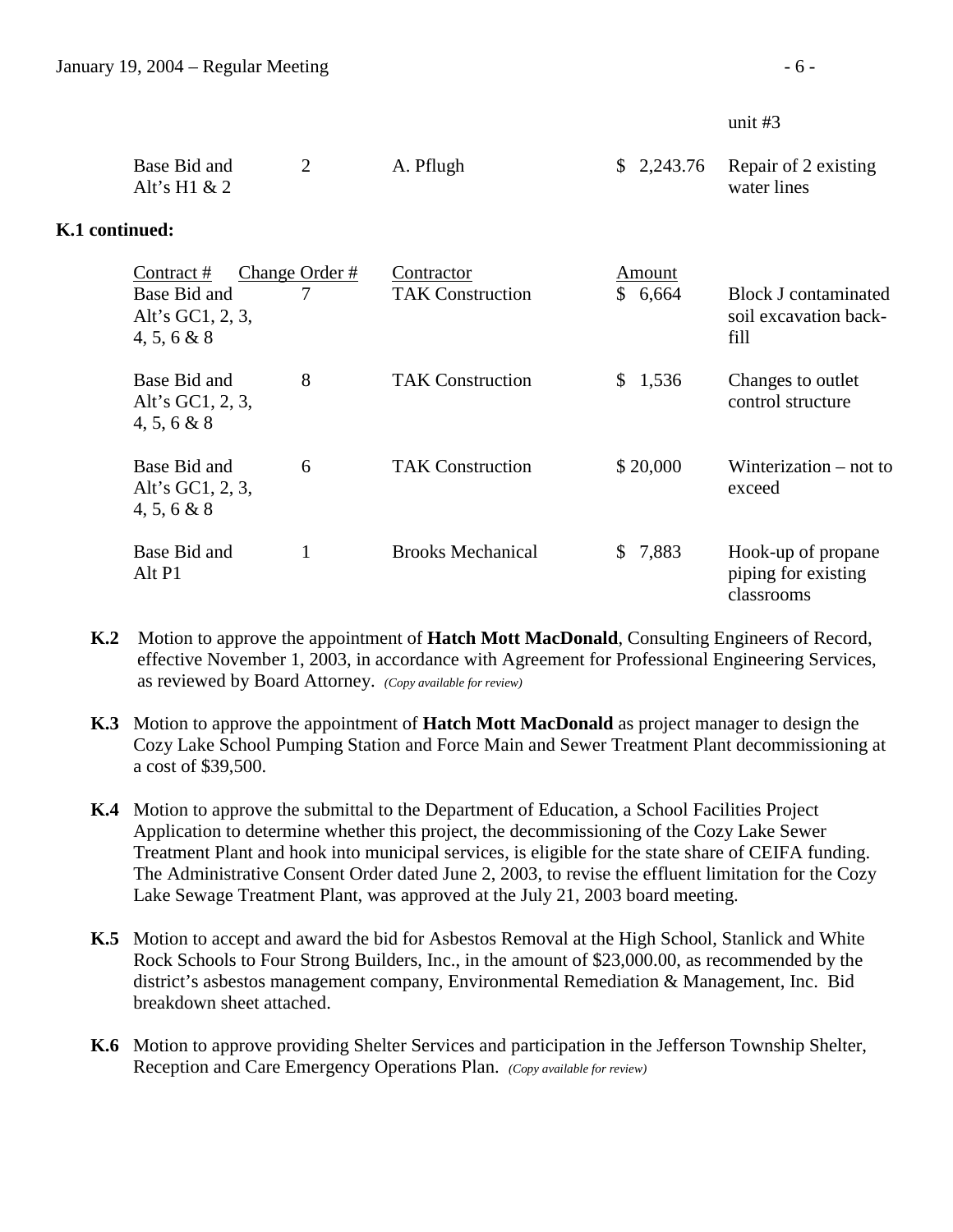**K.7** Motion to approve Phonextra, distributor of Avaya products, in accordance with state contract #222421922 00, 42285, T1316, as the designated vendor for installation of a district wide IP telephone system upgrade, plus related installation wiring, and to provide network/cabling/wiring to the four construction sites. This project will be funded through a combination of a lease/purchase for equipment, budget and available referendum proceeds. The estimated cost of this system upgrade/ installation is \$519,174. All pertinent documents will be reviewed by the Board Attorney.

| Roll call vote: Mr. Andre             | - Yes Mr. Erdmann - Abstain | Mrs. Muller - Yes    |  |
|---------------------------------------|-----------------------------|----------------------|--|
| Mrs. Cammarano - Yes Miss Klepp - Yes |                             | Mr. Tasker - Yes     |  |
| Mr. Cuccio                            | - Yes Mr. Hanisch - Yes     | Mrs. Van Houwe - Yes |  |

Eight in favor. One abstention. Motion carried.

# **L. AUXILIARY COMMITTEE**

Motion by Mrs. Cammarano, seconded by Mr. Cuccio, to accept the recommendation of the Superintendent to approve and adopt motion L.1, as described below:

 **L.1** Motion to approve the disposal of **obsolete equipment,** in accordance with Policy #7300, Disposition of Property, as listed below:

| Asset # | Equipment                    |
|---------|------------------------------|
| 002842  | Sony VCR                     |
| 000024  | Bell & Howell 16mm Projector |

The following is a list of obsolete equipment from Robert F. Drummond School that had no asset numbers:

| Amount                    | Equipment                                                 |
|---------------------------|-----------------------------------------------------------|
|                           | Film Strip Projector                                      |
|                           | Borg Warner – Film Strip                                  |
|                           | Goldstern VCR                                             |
|                           | Panasonic VCR                                             |
|                           | Opec Projector                                            |
|                           | <b>Clifone Record Player</b>                              |
| $\overline{2}$            | Dukane Projector                                          |
|                           | <b>Filmstrip Viewer</b>                                   |
|                           | Hitachi TV                                                |
| Roll call vote: Mr. Andre | - Abstain<br>Mrs. Muller<br>- Yes<br>Mr. Erdmann<br>- Yes |

| Roll call vote: Mr. Andre - Yes Mr. Erdmann - Abstain Mrs. Muller - Yes |                                       |                      |  |
|-------------------------------------------------------------------------|---------------------------------------|----------------------|--|
|                                                                         | Mrs. Cammarano - Yes Miss Klepp - Yes | Mr. Tasker - Yes     |  |
|                                                                         | Mr. Cuccio - Yes Mr. Hanisch - Yes    | Mrs. Van Houwe - Yes |  |

Eight in favor. One abstention. Motion carried.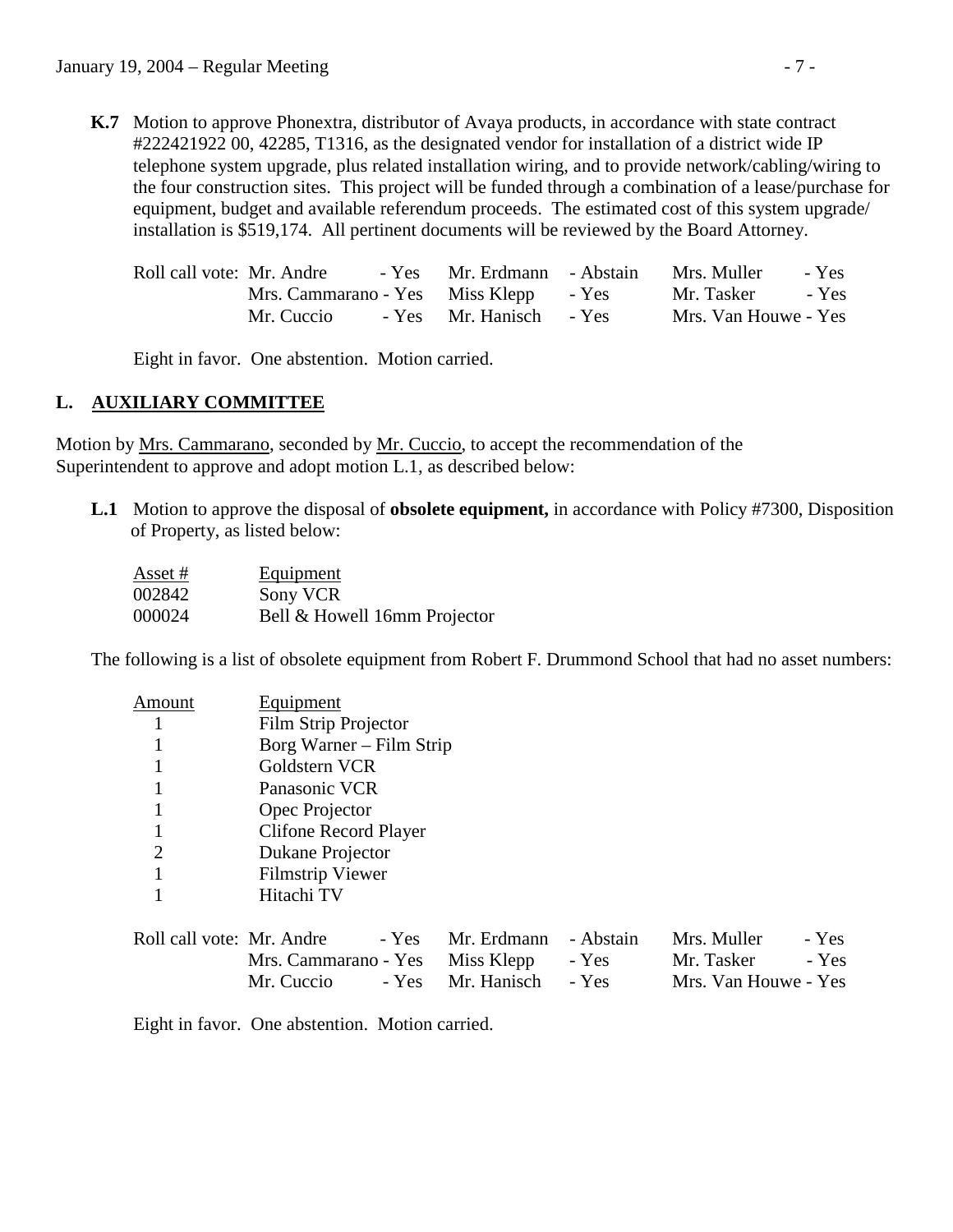# **M. COMMITTEE REPORTS**

Finance Committee – Mrs. Muller stated there is a Finance Committee meeting on Thursday, January 21<sup>st</sup> at 6:30 PM.

- **N. CORRESPONDENCE** None.
- **O. OLD BUSINESS** None.
- **P. NEW BUSINESS** None.

# **Q. COMMENTS FROM THE AUDIENCE** – None.

### **R. BOARD MEMBER COMMENTS**

Mrs. Muller commented that it is great to recognize retirees and she thanked them on behalf of the students.

Mr. Andre commented that the Stanlick School construction is coming together.

 Mr. Tasker commented on the difficulty in calling snow days and thanked Dr. Bowen for considering the safety of the students first.

Mr. VanderPloeg was pleased that the student parking lot at Snowbowl has been plowed.

A short recess was called 8:20 PM.

#### **S. CONFIDENTIAL SESSION**

Motion by <u>Mrs. Muller</u>, seconded by <u>Mrs. Cammarano</u>, that the Board of Education adopt the following resolution:

BE IT RESOLVED, by the Jefferson Township Board of Education on this  $19<sup>th</sup>$  day of January. 2004 at 8:50 PM, as follows:

- 1. The Board shall recess to closed session in accordance with the Open Public Meetings Law, N.J.S.A. 10:4-12b (7). The general nature of the discussion will involve litigation, anticipated litigation. Action may be taken.
- 2. These matters will be disclosed to the public as soon as the need for confidentiality no longer applies, which is anticipated to be later this evening.
- 3. This resolution shall take effect immediately.

Motion carried.

The meeting was recalled to order at 10:18 PM.

 Motion by Mr. Andre, seconded by Mr. Erdmann, to approve the Confidential and Non-Union salary increases recommendation for school years 2003/04 through 2005/06, as per Attachment H-4.